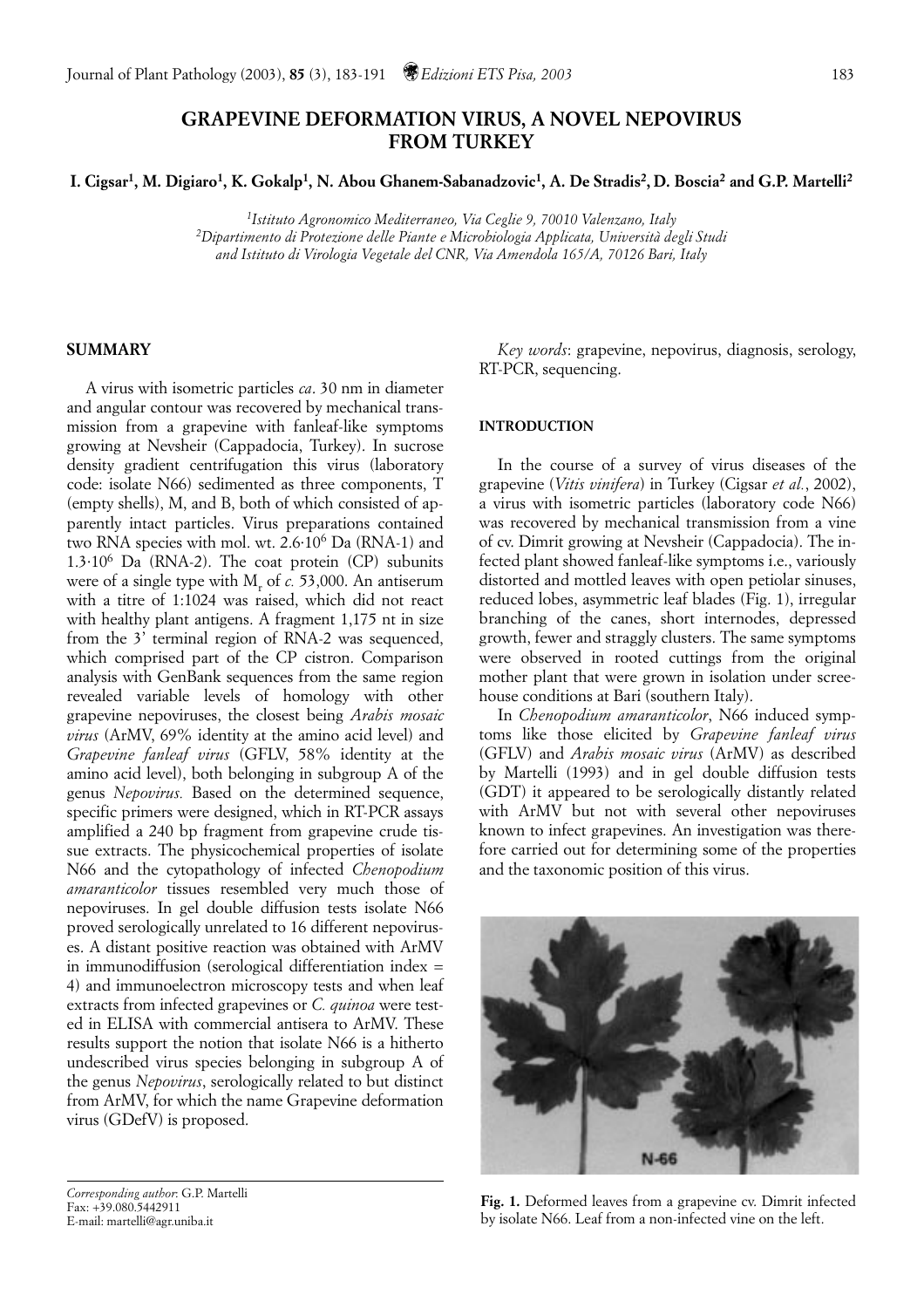#### **MATERIALS AND METHODS**

**Virus source and experimental host range.** N66 isolation was from leaves of glasshouse-forced cuttings from the naturally infected cv. Dimrit vine. Leaf tissues were crushed in the presence of 0.1 M phosphate buffer, pH 7.2, containing 2.5% nicotine and the extract was rubbed onto celite-dusted leaves of a restricted range of herbaceous hosts. Virus cultures were maintained in *C. amaranticolor*, which was used as source of inoculum for transmission to other herbaceous hosts grown in a glasshouse at 22-24°C.

**Virus purification.** Virus extraction and purification was from *C. amaranticolor.* Systemically infected leaves were collected and homogenized in a blender with 2 vol. of cold 0.1 M phosphate buffer, pH 7.0, containing 0.1% thioglycolic acid. The extract was expressed through cheesecloth, clarified by stirring for 15 min in the presence of 5% Mg-activated bentonite (Dunn and Hitchborn, 1965) and centrifuged at 10,000 g for 15 min. Virus was precipitated with 10% (w/v) polyethylene glycol (MW 6,000) and 1% NaCl, under stirring at 4°C for 90 min. The precipitate was collected by lowspeed centrifugation (15 min at 10,000 g), resuspended in phosphate buffer 0.02 M, pH 7.0, and centrifuged at 126,000 g for 90 min. Fractionation of concentrated partially purified virus preparations was in 10-40% linear sucrose density gradient columns centrifuged at 35,000 rpm for 2 h in a Beckman SW 41 rotor. Gradients were scanned at 254 nm with a ISCO ultraviolet absorbance monitor and the peaks corresponding to virus fractions were collected separately, dialyzed against 0.02 M phosphate buffer pH 7.2, and concentrated by high-speed centrifugation (90 min at 126,000 g).

**Antiserum production and serology.** An antiserum was raised in a New Zealand white rabbit, which was injected subcutaneously and intramuscularly with a purified virus preparation (*ca* 1 mg nucleoprotein) emulsified with an equal volume of Freund's incomplete adjuvant, followed by three intravenous injections at weekly intervals. Antiserum collection began one week after the last injection and its titre was determined by GDT (0.7% agar, 0.85% NaCl and 0.02% sodium azide) using partially purified virus. An ELISA kit was prepared by absorbing the crude antiserum with 2 vol. of healthy *C. amaranticolor* sap, incubating the mixture overnight at 4°C, and removing the precipitate by centrifugation at 5,000 g for 10 min. Globulins were purified by absorption onto a protein A-sepharose column as described by Clark and Bar-Joseph (1984), and aliquots of 1 mg ml-1 were conjugated with alkaline phosphatase by treating with 0.06% glutaraldehyde (Avrameas, 1969).

Serological relationships were investigated by GDT. N66 antiserum was allowed to react with concentrated partially purified extracts from herbaceous hosts infected with some grapevine-infecting nepoviruses, *i.e.* GFLV, ArMV, Strawberry latent ringspot virus (SLRSV), *Grapevine chrome mosaic virus* (GCMV), *Artichoke Italian latent virus* (AILV), *Grapevine Bulgarian latent virus* (GBLV), *Raspberry ringspot virus* (RpRSV), *Grapevine Tunisian ringspot virus* (GTRSV), *Tobacco ringspot virus* (TRSV), *Tomato blackring virus* (TBRV), *Tomato ringspot virus* (ToRSV), and Grapevine Anatolian ringspot virus (GARSV), a recently described nepovirus from south east Anatolia (Gokalp *et al.*, 2003). Furthermore, N66 antigen was tested against antisera to 17 different nepovirus species that included all of the above plus *Artichoke yellow ringspot virus* (AYRSV), *Blueberry leaf mottle virus* (BLMV), *Cherry leafroll virus* (CLRV), *Chicory yellow mottle virus* (ChYMV), *Myrobalan latent ringspot virus* (MLRSV), and *Peach rosette mosaic virus* (PRMV). The plates were left at room temperature and the precipitin bands observed after 24 h. Serological investigations were repeated by DAS-ELISA (Clark and Adams, 1977). All available nepovirus isolates (ArMV, SLRSV, GFLV, GCMV, GBLV, AILV, GTRSV, GARSV, TRSV, ToRSV, TBRV) were assayed with the ELISA kit to N66. In addition, N66-infected grapevine and *C. quinoa* leaves were tested with eight commercial ELISA kits, three of which to ArMV (Agritest, Italy; Bioreba, Switzerland; Loewe, Germany) and one each to TBRV, ToRSV, SLRSV, RpRSV (all from Loewe), and with a locally produced kit to GFLV.

The ELISA kit to N66 was used for a preliminary field survey and for checking the possibile transmission of the virus through grapevine seeds.

**Electron microscopy.** Purified virus preparations were mounted in 2% aqueous uranyl acetate and observed within a Philips Morgagni electron microscope. Immunoelectron microscopy tests were done as described by Milne (1993). N66 particles were exposed to the homologous antiserum and to two antisera to ArMV whereas particles of seven ArMV isolates were exposed to N66 antiserum. For thin sectioning, tissue fragments excised from systemically infected leaves of *C. amaranticolor* were processed according to standard procedures (Martelli and Russo, 1984). Samples were fixed in 4% glutaraldehyde in 0.05M phosphate buffer pH 7.2, postfixed at 4°C in 1% osmium tetroxide, dehydrated in graded ethanol dilutions and embedded in Spurr's resin. Thin sections were stained with lead citrate before observation.

Properties of purified virus. Coat protein (CP) subunits were dissociated from purified virus by boiling for 5 min in the presence of Laemmli's buffer (1.5% SDS, 20% glycerol and 3.5% 2-mercaptoethanol in 35 mM Tris-HCl buffer, pH 6.8). Protein samples were electrophoresed with a Protean II apparatus (Bio-Rad Laboratories, Hercules, CA, USA) in 12.5% and 5% polyacrylamide slab gels using a discontinuous buffer system and stained with Coomassie brilliant blue (Laemmli, 1970). Reference markers for molecular weight determi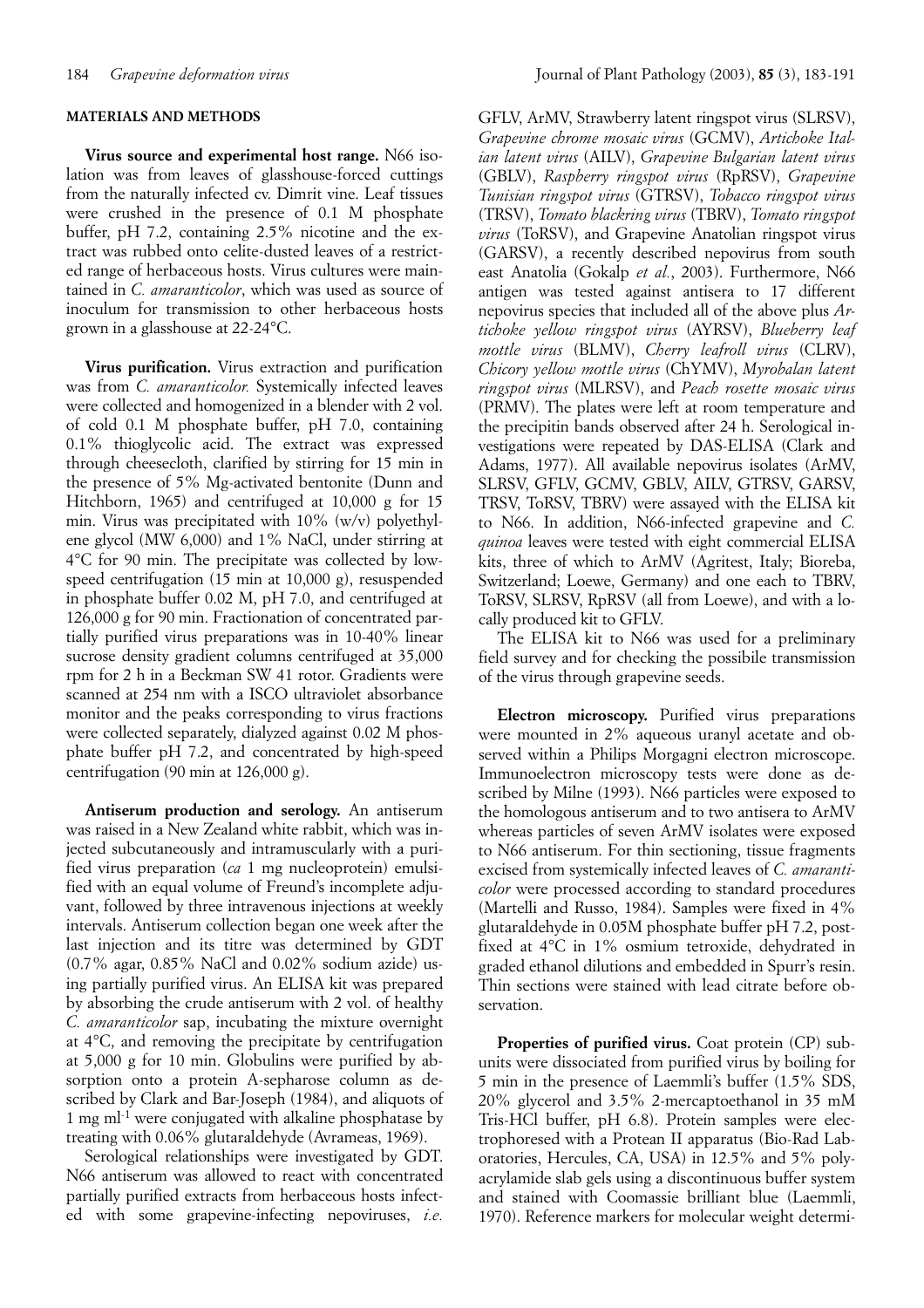nation were standard protein subunits of MW-SDS 70L kit (Sigma-Aldrich, Milan, Italy), and coat protein subunits from other nepoviruses.

Nucleic acids were obtained from purified virus in Tris-EDTA buffer pH 7.5, by incubating at room temperature for 15 min in the presence of 1% SDS, then extracting twice with 1 vol. of TE-satured phenol and chloroform (Diener and Schneider, 1968). The aqueous phase was washed with 1 vol. of chloroform and nucleic acid was collected by ethanol precipitation overnight at –20°C. Electrophoresis was in 1.2% agarose gel in TBE buffer (22.5 mM Tris, 22.5 mM boric acid, 0.5 mM EDTA, pH 8.3) under semi denaturing conditions after denaturation with 50% formamide at 70°C for 3 min (Sambrook *et al*., 1989). Nucleic acid migration rate was measured with a standard Sigma RNA marker (2.9–9.6 Kb), in the presence of RNAs of the other nepoviruses used for comparison. Gels were stained with 1% ethidium bromide.

**Cloning and sequencing of the 3' end of viral RNA-2.** One mg of viral RNA was heat-denatured at 70°C for 3 min and primed by oligo(dT) to synthesize a blunt-end double stranded cDNA using a cDNA Synthesis Kit (Hoffmann-La Roche, Basel Switzerland) according to the manufacturer's instructions. The synthesized ds-cDNA was then ligated to a pUC18/*SmaI-Bap* plasmid (Amersham Biosciences, Freiburg, Germany). The resulting recombinant plasmid was cloned in *Escherichia coli* Top 10 competent cells and transformed cells were plated on Luria-Bertani medium containing 75 mg ml<sup>-1</sup> ampicillin (Sambrook *et al*., 1989). Recombinant colonies were selected, plasmids purified (Holmes and Quigley, 1981), digested with *EcoRI* and *HindIII* restriction enzymes and analysed by agarose gel electrophoresis. DNAs of selected plasmids were automatically sequenced by MWG Biotech (Ebersberg, Germany). Nucleotide and protein sequences

were analyzed with the assistance of the Strider 1.1 program (Marck, 1988). Sequences of the encoded proteins were aligned with Clustal W program (Thompson *et al*., 1994) and tentative phylogenetic trees were constructed with the NEIGHBOR, SEQBOOT, PROTDIST and CONSENSE programs of the PHYLIP package (Felsenstein, 1989).

**Virus-specific PCR detection**. Based on the sequenced portion of the CP cistron, virus-specific primers, namely N66-1: 5'-GGTCCTATAACATACGG GGCTG-3' (sense) and N66-2: 5'-CCCCTGATGGTGCTATTG-GTCC-3' (antisense), intended to amplify a genome fragment of 240 bp, were designed by computer analysis (Primer Selection Program, Henry M. Jackson Foundation, Bethesda), synthesized by MWG Biotech, and used for PCR assays from crude grapevine extracts (Wetzel *et al*., 1991). For comparative studies, crude extracts from grapevine plants infected with other nepoviruses were also used. For the synthesis of cDNA, 5 µl of the crude total nucleic acid extracts (TNAs) were primed with 1 µg of oligo (dT) after heat denaturation and reverse-transcribed with 200 units of Moloney murine leukemia virus reverse transcriptase (Invitrogen Corporation, Groningen, The Netherlands) in a 50 µl reaction for 1 h at 39°C. Five µl of synthesized cDNA were mixed with 45 µl of the amplification mixture  $[1x$  Taq Promega buffer, 1.5 mM MgCl<sub>2</sub>, 0.2 µg of each primer 2.5, mM of each dNTPs and 1 unit of Taq DNA polymerase (Promega, Madison, WI, USA)]. An initial denaturation was done at 94°C for 2 min, and followed by 30 cycles as follows: denaturation for 40 sec at 94°C, annealing for 40 sec at 60°C, and extension for 45 sec at 72°C. A final extension was for 10 min at 72°C. PCR amplicons were analyzed by electrophoresis in 1.2% agarose in 1x TBE buffer and visualized by staining with ethidium bromide (Sambrook *et al.*, 1989).

**Table 1.** Reaction of herbaceous hosts to infection by isolate N66. Symbols: Ch = chlorotic; N = necrotic; D = deformation; Lt = latent;  $M =$  mottling;  $Vc =$  vein clearing;  $-$  = no infection.

| Hosts                     | Local symptoms | Systemic symptoms |  |
|---------------------------|----------------|-------------------|--|
| AMARANTHACEAE             |                |                   |  |
| Gomphrena globosa         | $_{\rm Lt}$    | $_{\rm Lt}$       |  |
| <b>CHENOPODIACEAE</b>     |                |                   |  |
| Chenopodium quinoa        | Ch             | <b>MVcD</b>       |  |
| Chenopodium amaranticolor | N              | <b>MVcD</b>       |  |
| Chenopodium bushianum     | N              | <b>MVc</b>        |  |
| Chenopodium foetidum      | Lt             | Lt                |  |
| <b>SOLANACEAE</b>         |                |                   |  |
| Nicotiana benthamiana     | $_{\rm Lt}$    | $_{\rm Lt}$       |  |
| Nicotiana cavicola        | $_{\rm Lt}$    | $_{\rm Lt}$       |  |
| Nicotiana clevelandii     | Lt             | Lt                |  |
| Nicotiana glutinosa       | Lt             | Lt                |  |
| Nicotiana occidentalis    | Ch             | Vc                |  |
| Datura stramonium         | ٠              |                   |  |
| LABIATAE                  |                |                   |  |
| Ocymum basilicum          |                |                   |  |
|                           |                |                   |  |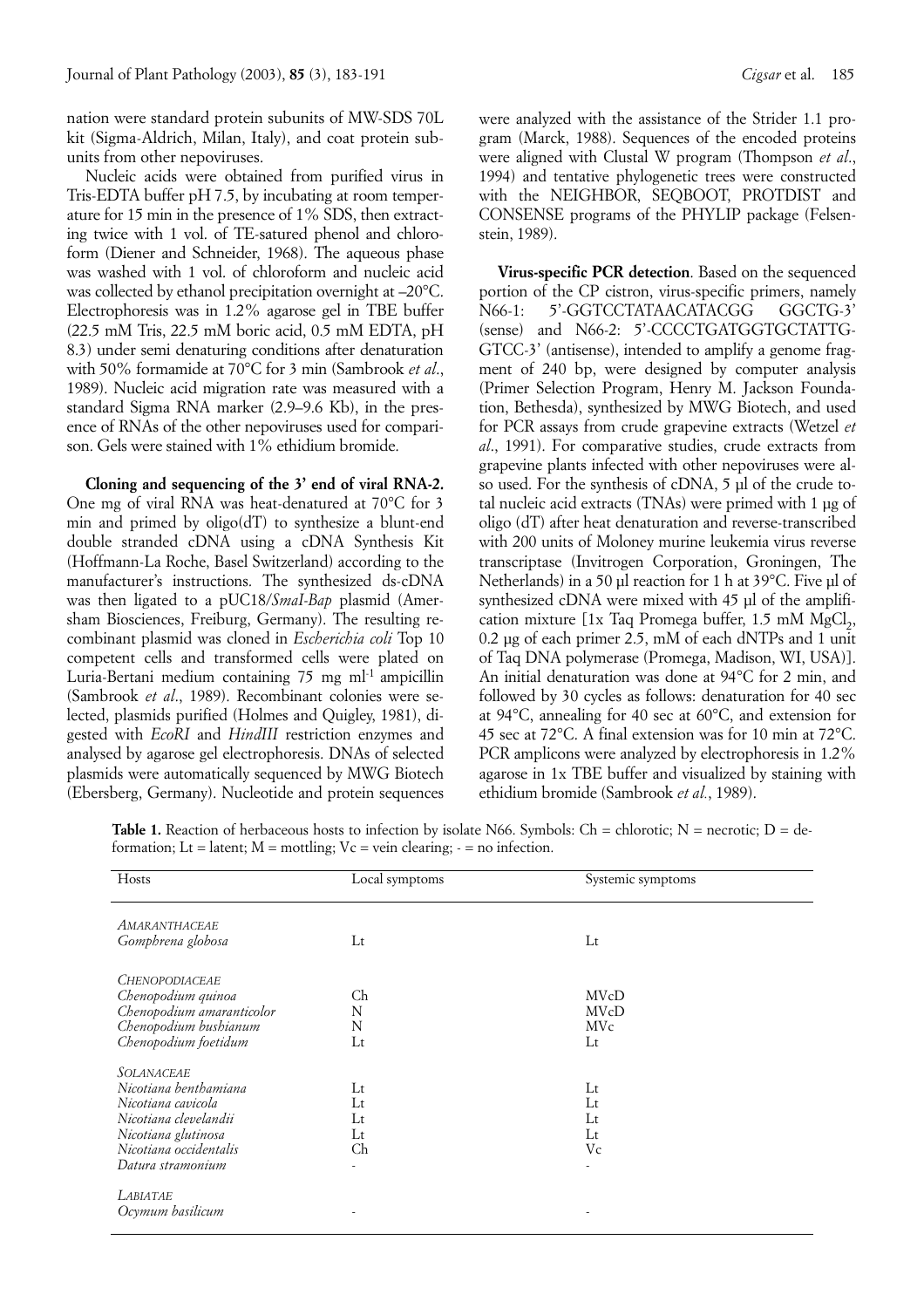

**Fig. 2. A)** Negatively stained N66 virus particles from a purified preparation. Bar = 50 nm. **B)** Sedimentation profile of N66 in sucrose density gradient centrifugation (sedimentation is from left to right). H = healthy plant components,  $T = top$ ,  $M = midde$ ,  $B = bottom$ .



**Fig. 3. A)** Electropherogram of dissociated N66 coat protein (lanes 4 and 5) compared with coat proteins of other nepovirus species in subgroup A: GFLV (lane 2), ArMV (lane 3), RpRSV (lane 6). Reference markers in lane 1. **B)** Electropherogram of N66 genomic RNAs (lane 2) compared with RNAs of other nepovirus species in subgroup A: ArMV (lane 3), RpRSV (lane 4). Reference markers in lane 1.

# **RESULTS AND DISCUSSION**

**Host range and symptomathology.** N66 infected 10 of 12 plant species in four different botanical families (Table 1). In all *Chenopodium* species, except for *C. foetidum*, which was infected symptomlessly, infection induced chlorotic or necrotic local lesions followed by systemic mottling and deformation of the leaves. The reaction of *C. amaranticolor* was strikingly similar to that elicited by ArMV and GFLV (Martelli, 1993). However, unlike these viruses, N66 did not induce symptoms in *Gomphrena globosa* and in most of the *Nicotiana* species assayed.

**Virus purification.** N66 was readily purified from *C. amaranticolor* tissues with average yields of *ca.* 10 mg/kg of tissue. Partially purified, unfractionated preparations contained two types of isometric particles *ca.* 30 nm in diameter, *i.e.*, empty shells penetrated by the stain and apparently intact particles with an angular contour and poorly resolved surface structure (Fig. 2A). Sucrose densitiy gradient centrifugation separated virus preparations into three components (Fig. 2B), empty shells (component T) and apparently intact virions (components M and B).

**Analysis of virus proteins and nucleic acids.** Electrophoretic migration rates and molecular weights of N66 dissociated CP subunits (*ca.* 54·103 Da) and RNAs (RNA-1, *ca.* 2.6·106 Da; RNA-2 *ca.* 1.3·106 Da) tallied with those of members of subgroup A in the genus *Nepovirus* (Wellink *et al.*, 2000), especially ArMV and GFLV (Fig. 3A and B).

**Sequence analysis.** The largest cDNA clone was 1,175 nt in size (GenBank accession number AY233975) and comprised the 3' terminal tract of RNA-2. This sequenced genome fragment represented an incomplete ORF encoding a polypeptide of 320 amino acids followed by a non-coding region. Direct comparison of this partially sequenced gene with available sequences from GeneBank revealed homologies with CPs of all sequenced members of the genus *Nepovirus*. In particular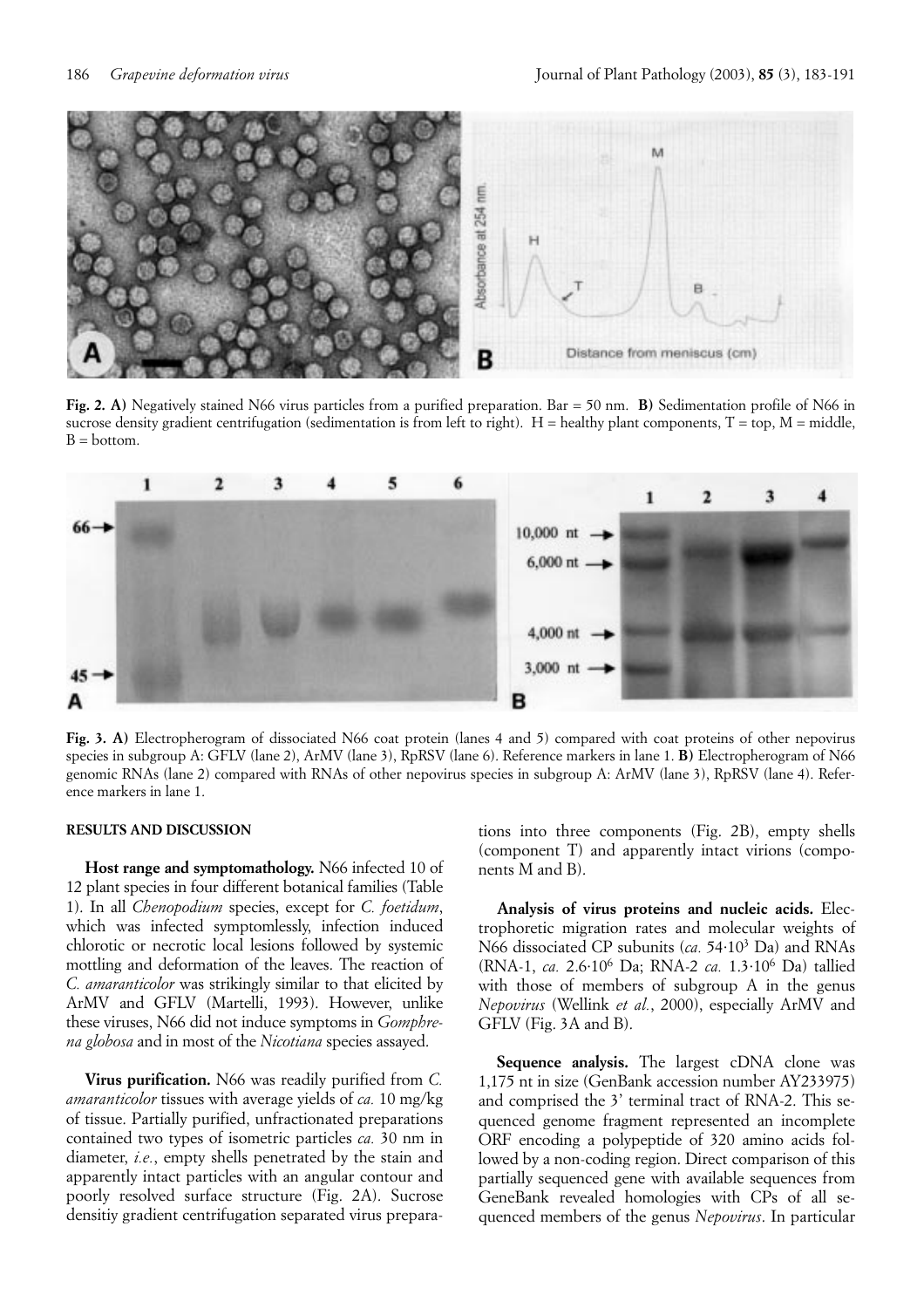N66 had 69% identity at the amino acid level with a comparable CP region of ArMV, 58% identity with GFLV, and 25% identity or less with other nepovirus species (*i.e.*, 18% with GARV and BLMV, 20% with AILV and TBRV, 22% with ApLRSV and TRSV, 23% with GCMV, and 25% with OLRSV)**.** Thus, the identity level of N66 CP amino acid sequence was always lower than 80%, which is the threshold for species demarcation in the genus *Nepovirus* (Wellink *et al.*, 2000). In a phylogenetic tree (Fig. 4) constructed with nepovirus CP sequences, N66 clustered with ArMV and other species of subgroup A (Wellink *et al*., 2000).

**Cytopathology.** The structural organization of *C. amaranticolr* mesophyll cells was relatively well preserved (Fig. 5A). Chloroplasts and nuclei had a normal aspect, whereas mitochondria were damaged, showing a loose matrix and few or no cristae. Many cells contained cytopathological structures next to the nuclei, that resembled the vesiculate-vacuolate inclusions typically induced by nepovirus infections (Martelli and Russo, 1984) (Fig. 5A) and which are thought to be sites of virus replication (Pfeiffer *et al*., 2000). N66-induced inclusion bodies consisted of compact accumulations of membranous vesicles with fibrillar content, endoplasmic reticulum strands, osmiophilic globular bodies with a smooth texture resembling lipid droplets, and virus particles (Fig. 5B). The appearance of these inclusions differed from that observed in cells infected by other nepoviruses (Martelli and Russo, 1984). Virions were either scattered or more often arranged in rows or in microcrystals in the cytoplasm (Fig. 5C) or close to and within plasmodesmata (Fig. 5D). Tubules containing particles, which are a common feature of nepovirus-infected cells, were not seen. Intracellular virus aggregates differed very much from those observed in GFLV-infected cells (Saric and Wrischer, 1975; Savino *et al*., 1985) but had a slight resemblance to intracellular aggregates of ArMV (Gerola *et al*., 1969; Savino *et al*., 1985).

**Serology.** The antiserum to N66 had a titre of 1:1024, as determined by GTD, and gave a single precipitin line with the homologus antigen. It reacted with ArMV (Fig. 6A) to a dilution of 1:64 (serological differentiation in $dex = 4$ ) but not with any of the following nepoviruses GFLV, RpRSV SLRSV, GCMV, AILV, GBLV, GTRSV, GARSV, TRSV, TBRV, ToRSV (not shown). Similarly, no reaction was observed when partially purified N66 antigens were tested against the antisera to 17 different nepovirus species, which included all the above viruses plus AYRSV, BLMV, CLRV, ChYMV, MLRSV, and PRMV (not shown). In immunolectron microscopy tests, undiluted N66 antiserum decorated both homologous (Fig. 6B) and ArMV (Fig. 6C) particles. Whereas the homologous decoration was visible up to an antiserum dilution of 1:100,000, ArMV particles were decorated to a dilution of 1:1,000 (data not shown). With ELISA tests, the N66 antiserum detected the homolo-



**Fig. 4.** Phylogenetic tree based on CP sequences of different nepoviruses, constructed and boostrapped with Clustal W programme. *Grapevine fleck virus* (GFkV, AJ309022) used as outgroup, Strawberry latent ringspot virus (SLRSV, X77466), *Satsuma dwarf virus* (SDV, AB009959), *Apricot latent ringspot virus* (ApLRSV, AJ278875), *Blackcurrant reversion virus* (BCRV, NC 003502), *Blueberry leaf mottle virus* (BLMV, U20621), *Cherry leaf roll virus* (CLRV, S63537), *Tomato ringspot virus* (ToRSV, D12477), *Tomato black ring virus* (TBRV, X80831), *Artichoke Italian latent virus* (AILV, X87254), *Grapevine chrome mosaic virus* (GCMV, X15163), Grapevine Anatolian ringspot virus (GARSV, AY218837), *Raspberry ringspot virus* (RpRV, AF226159), *Tobacco ringspot virus* (TRSV, L09205), *Olive latent ringspot virus* (OLRSV, AJ277435), *Grapevine fanleaf virus* (GFLV, AY017338), Grapevine deformation virus [(GdefV = N66) AY233975], *Arabis mosaic virus* (ArMV, AY017339).

gous antigen both in grapevine and herbaceous host extracts, but none of the above nepoviruses, except for ArMV isolate G-PFr22 in *C. quinoa,* which gave a very weak reaction  $(A_{405}$  absorbance value was twice that of healthy controls). Likewise, no reaction was observed in assays made with ELISA kits to TBRV, ToRSV, SLRSV, RpRSV, and GFLV. By contrast, a clear-cut response was obtained when N66-infected tissue extracts were exposed to each of three different commercial ELISA kits to ArMV (Agritest, Loewe, and Bioreba). ELISA was then extended to a larger number of grapevine Ar-MV grapevine isolates of different origin, including two Italian (I-IM299 and I-Ch), four French (F-En1, F-S2, F-N152 and F-6/29) and one German (G-PFr22) iso-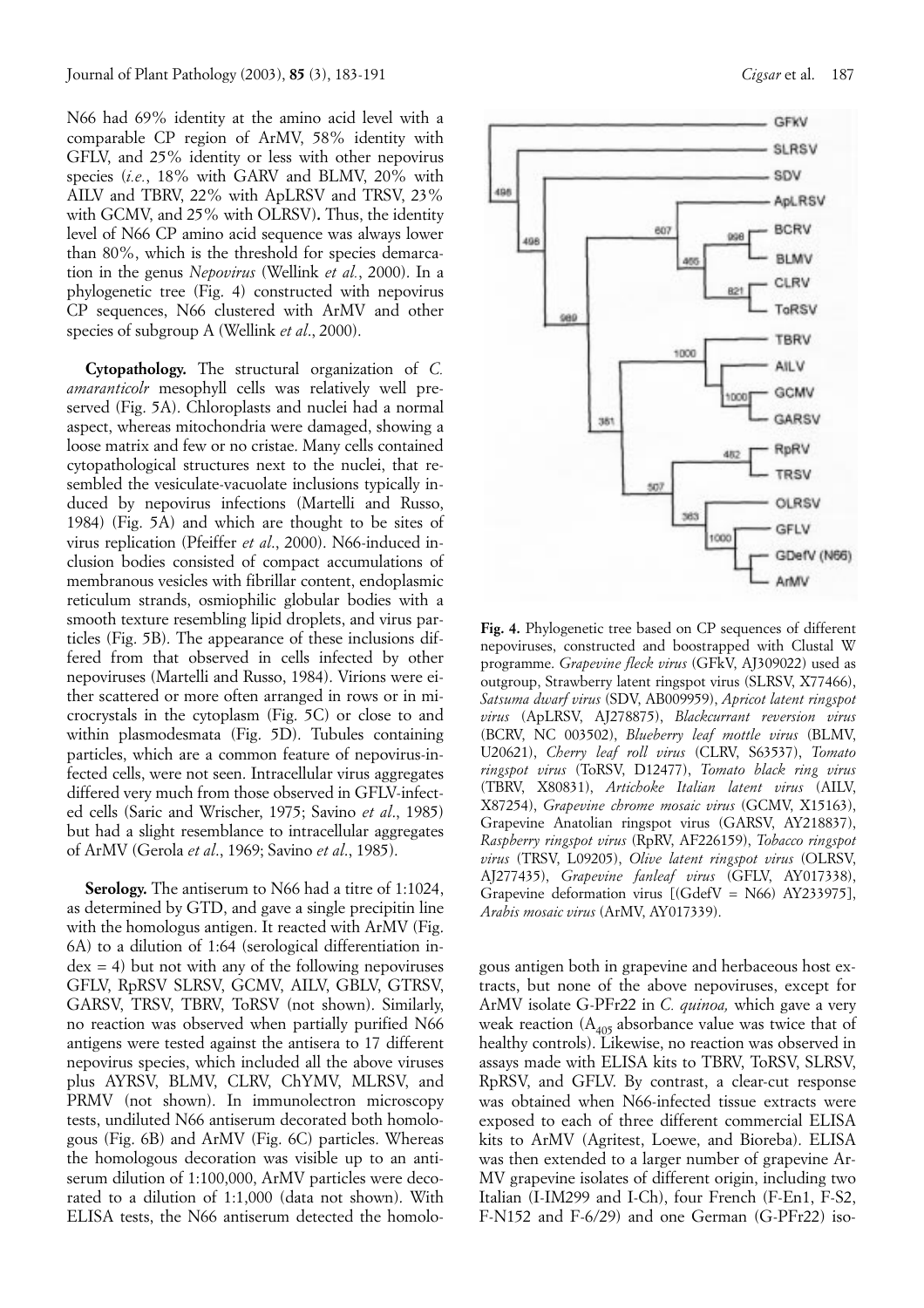

**Fig. 5.** Ultrastructure of N66 infections in *C. amaranticolor* tissues. **A)** Transection of a vascular parenchyma cell showing an apparently normal nucleus (N) with an inclusion body (arrow) apposed to it. The cytoplasm contains damaged mitochondria (m) and electron dense globules resembling lipid droplets, which were not seen in healthy controls. **B)** A close-up of an inclusion body (IB) made up of membranous vesicles, endoplasmic reticulum strands, osmiophilic globules and virus particles, which are scattered or arranged in rows or microcrystals. Ch =chloroplasts. **C)** Close-up of virus particle mycrocrystals. **D)** Virus particles next to and within the lumen of a plasmodesma (arrow). All bars = 250 nm.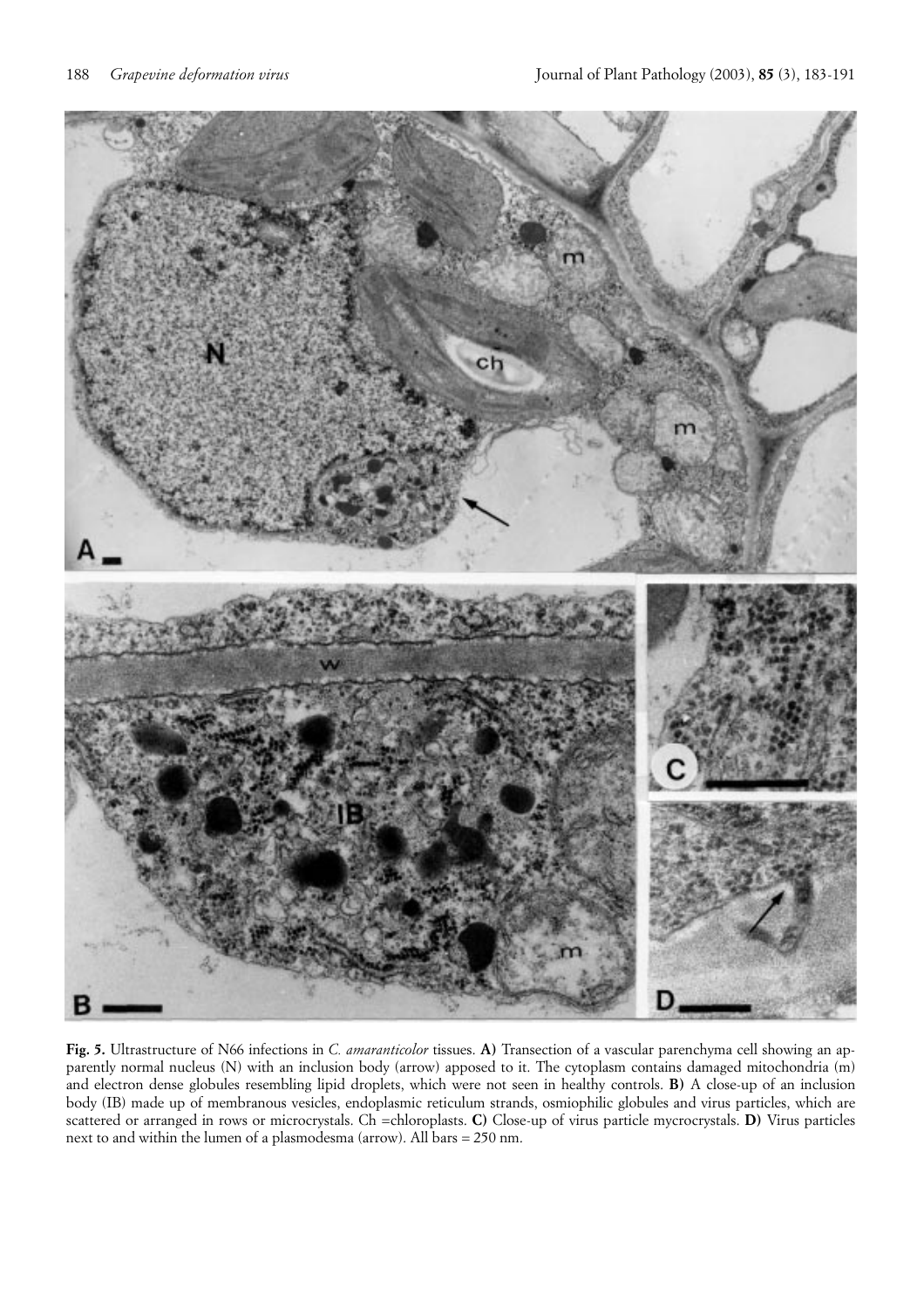| Accession       | ELISA readings $(A_{405})$ with the<br>anti-N66 serum <sup>a</sup> |           | ELISA readings $(A_{405})$ with the<br>Agritest kit to ArMV <sup>a</sup> |           |
|-----------------|--------------------------------------------------------------------|-----------|--------------------------------------------------------------------------|-----------|
|                 | Grapevine                                                          | C. quinoa | Grapevine                                                                | C. quinoa |
| ArMV isolates   |                                                                    |           |                                                                          |           |
|                 |                                                                    |           |                                                                          |           |
| I-Ch            | nt                                                                 | 0.258     | nt                                                                       | 2.023     |
| $F-6/29$        | 0.186                                                              | 0.274     | 1.422                                                                    | 2.131     |
| F-N 152         | 0.158                                                              | 0.142     | 1.261                                                                    | 1.670     |
| $G-PFr22$       | 0.175                                                              | 0.287     | 1.965                                                                    | 2.180     |
| $F$ -En 1       | 0.164                                                              | 0.255     | 0.816                                                                    | 2.030     |
| $F-S2$          | 0.142                                                              | 0.261     | 0.652                                                                    | 1.986     |
| $I-Im299$       | nt                                                                 | 0.195     | nt                                                                       | 1.814     |
| N <sub>66</sub> | 1.908                                                              | 2.164     | 0.541                                                                    | 1.052     |
| Healthy control | 0.140                                                              | 0.146     | 0.140                                                                    | 0.145     |

**Table 2.** Results of a representative ELISA test made with infected *C. quinoa* and grapevine leaf extracts using the antiserum to N66 and a commercial ArMV kit (Agritest).

<sup>a</sup> Average of four tests. Nt = not tested. ArMV isolates originated from Italy (I-IM299 and I-Ch), France (F-En1, F-S2, F-N152 and F-6/29) and Germany (G-PFr22).



**Fig. 6.** Evidence of the serological relationship between N66 and ArMV. **A.** The undiluted antiserum to isolate N66 (As) cross reacts with both the homologous antigen and ArMV. N66 (A) and ArMV (C) perticles decorated by undiluted antiserum to isolate N66. Bars = 100nm.



**Fig. 7.** RT-PCR detection of N66 in crude extracts from grapevine leaves, healthy (lane 1) or infected with: ArMV (isolate F-6/29 isolate) (lane 3), TBRV (lane 4), GFLV (lane 5). GCMV (lane 6), ToRSV (lane 7), GTRSV (lane 8), AILV (lane 9), RpRSV (lane 10), isolate N66 (lanes 12 and 13), SLRSV (lane 14), GBLV (lane 15), ArMV isolate G-PFr22 (lane 16), CLRV (lane 17), GARSV (lane 18). Water controls are in lanes 1 and 11 and reference markers in lane 2.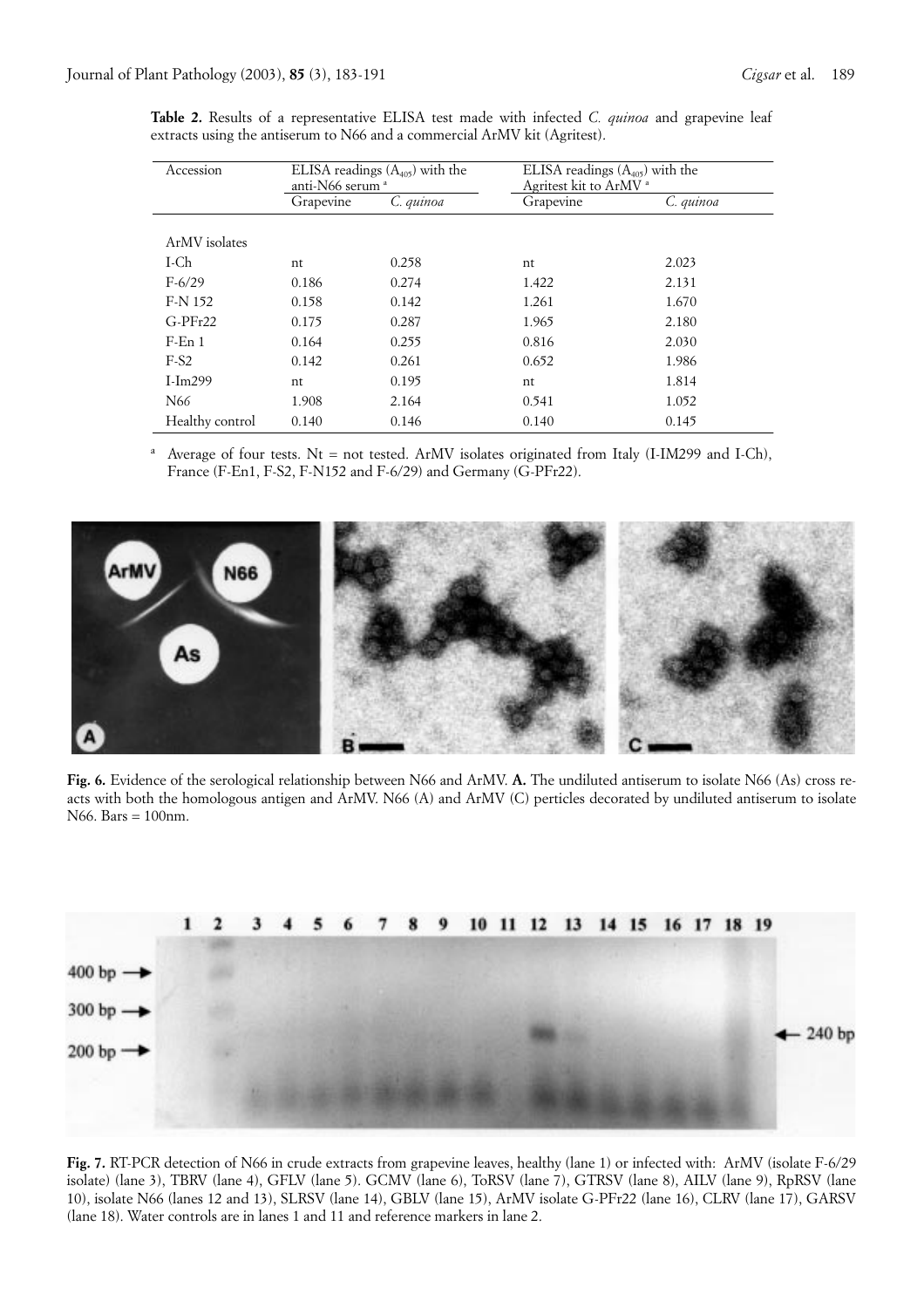late. None of these isolates was detected in ELISA by N66 antibodies in grapevine leaf extracts, but very weak reactions (about twofold the healthy control) were given by some ArMV isolates (e.g. F6/29 and G-PFr22) in herbaceous host extracts (Table 2). By contrast, all ArMV isolates and N66 gave clear-cut positive respons-

es to commercial ArMV ELISA kits (Table 2).

**RT-PCR detection.** In RT-PCR assays using grapevine crude leaf extracts, the primers designed on the available N66 sequence, amplified the expected 240 nt DNA fragment from samples collected from two different ELISA-positive vines. No amplification was obtained from negative controls (healthy grapevine) and grapevines infected with other nepoviruses, including ArMV (Fig. 7). The smear in lane 18 (GARSV) represents a non-specific reaction as no clear-cut band was ever obtained, and it did not appear in any of several other amplification experiments.

**Field survey and seed transmission**. In a preliminary survey carried out in vineyards of south-eastern Turkey from Adiyman to Salinurfa, N66 was detected by ELISA in 26 out of 757 vines (average infection 3.4%) of the following cultivars, Azezi, Besni, Kizlartahatasi, Sire, Siyah saraplik, Sirfoni, Köhnü, Ak Dimrit, Kara Dimrit, Cilores. N66 was not detected by ELISA in any of 187 seedlings from infected cv. Kara Dimrit seeds.

The results of biological, serological, physico-chemical, ultrastructural, and partial molecular characterization of isolate N66, strongly support the notion that this virus is a nepovirus serologically related with ArMV. However, N66 is sufficiently distinct from this and other members of the genus *Nepovirus* that infect grapevines, including those of subgroup A (GFLV, RpRSV, and TRSV), to warrant classification as an independent species, for which the name of Grapevine deformation virus (GDefV) is proposed. Like other nepoviruses infecting grapevine, in particular those of the European group (Walter and Martelli, 1997; Martelli, 1999), GDefV is associated with degeneration of vines both in the field and in the glasshouse.

ArMV has repeatedly been identified in Turkish grapevines by ELISA (Ozaslan *et al.*, 1995; Akbas and Erdiller, 1998; Cigsar and Yilmaz; 2000; Cigsar *et al*., 2002), also in areas where GdefV is now known to occur. Since, as we have shown, commercial ELISA kits recognize GdefV in grapevine extracts, it seems plausible that some of these records refer to GDefV rather than to ArMV.

## **ACKNOWLEDGMENTS**

Research partially supported by the CEGBA, University of Bari.

#### **REFERENCES**

- Akbas B., Erdiller G., 1998. Grapevine virus diseases of Karaman, Konya and Nevshehir provinces. In: *Proceedings of the 8th Turkish Phytopathological Congress, Ankara* 1998, 149-153.
- Avrameas S., 1969. Coupling of enzymes to proteins with glutaraldehyde. Use of the conjugate for detection of antigens and antibodies. *Immunochemistry* **6**: 43-52.
- Cigsar I., Yilmaz M.A., 2000. Detection of grapevine viruses by serological methods in South-East Anatolia. In: *Extended Abstracts 13th Meeting of ICGV, Adelaide* 2000, 143.
- Cigsar I., Digiaro M., Martelli G.P., 2002. Sanitary status of grapevines in southeastern and central Anatolia (Turkey). *Bullettin OEPP/ EPPO Bulletin* **32**: 471-475.
- Clark M.F., Adams A.N., 1977. Characteristics of the microplate methods of enzyme-linked immunosorbent assay for the detection of plant viruses. *Journal of General Virology* **34**: 475-483.
- Clark M.F., Bar-Joseph M., 1984. Enzyme immunosorbent assay in plant virology. In: K. Maramorsh and H. Kaprowski (eds). Methods in Virology, pp. 51-85. Academic Press, New York.
- Diener T.O., Schneider I.R., 1968. Virus degradation and nucleic acid release in single-phase phenol systems. *Archives of Biochemistry and Biophysics* **124**: 401-412.
- Dunn D.B., Hitchborn J.H., 1965. The use of bentonite in the purification of plant viruses. *Virology* **25**: 171-192.
- Felsenstein J., 1989. PHYLIP, Phylogen inference package (version 3.5). *Cladictics* **5**: 164-166.
- Gerola F.M., Bassi M., Betto E., 1969. Some observations on the shape and location of different viruses in experimentally infected plants an on the fine structure of the host cells. I. Arabis mosaic virus in *Chenopodium amaranticolor*. *Caryologia* **18:** 353-375.
- Gokalp K., Digiaro M., Cigsar I., Abou Ghanem-Sabanadzovic N., De Stradis A., Boscia D., Martelli G.P., 2003. Properties of a previously undescribed nepovirus from south east Anatolia. *Journal of Plant Pathology* **85**: 35-41.
- Holmes D.S., Quigley E.M., 1981. A rapid boiling method for the preparation of bacterial plasmids. *Annals of Biochemistry* **114**: 193-197.
- Laemmli U.K., 1970. Cleavage of structural proteins during the assembly of head of bacteriophage T4. *Nature* **227**: 680-685.
- Marck C., 1988. "DNA Strider": a "C" program for the fast analysis of DNA and protein sequences on the Apple Macintosh family of computers. *Nucleic Acids Research* **16**: 1829-1836.
- Martelli G.P. (Ed), 1993. Graft-Transmissible Diseases of Grapevines. Handbook for Detection and Diagnosis. FAO Publication Division, Rome.
- Martelli G.P., 1999. The impact of poropagation material on vine health: a European perpective. In: *Proceedings 10th Australian Wine Industry Conference, Sydney 1998*, 197- 207.